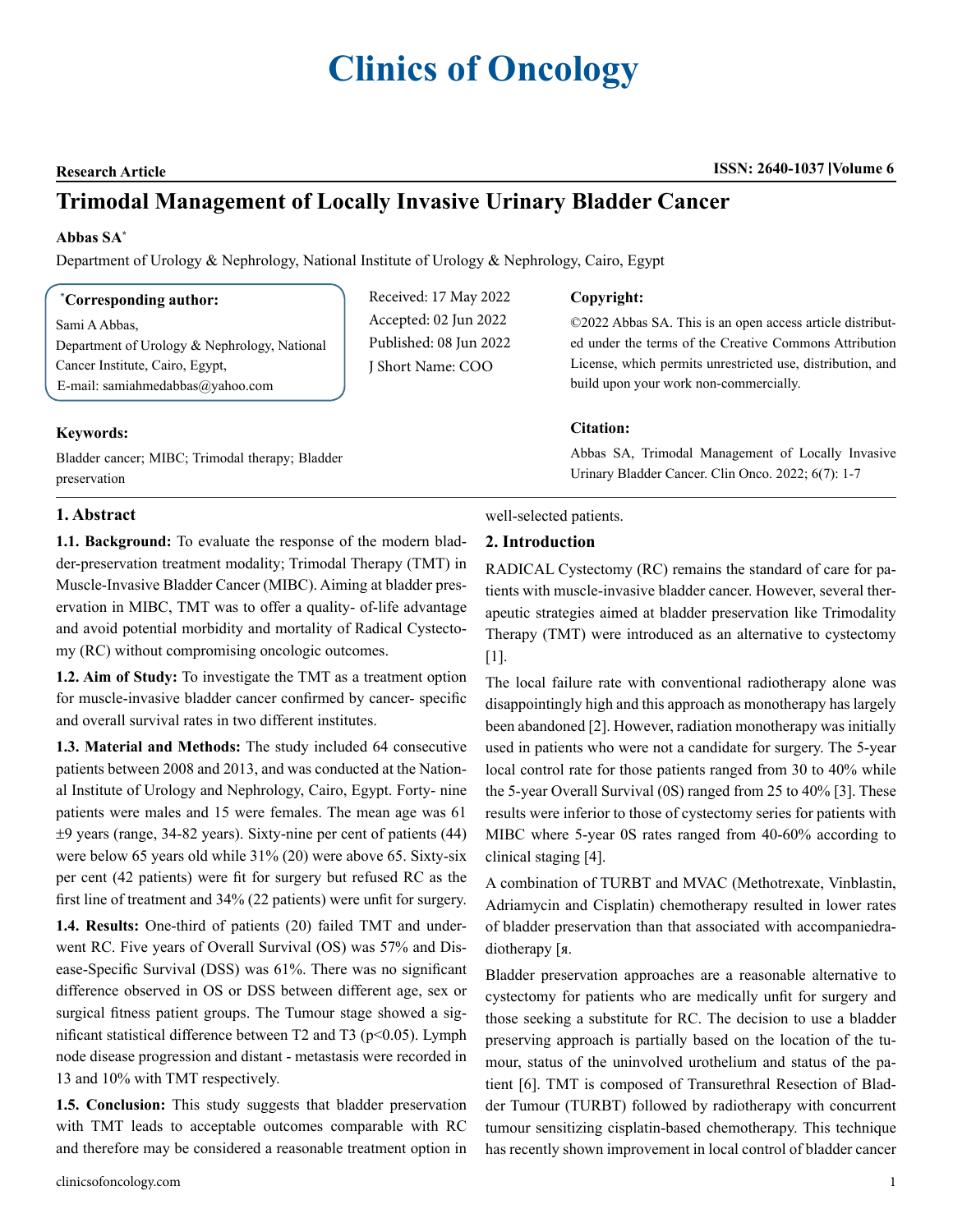#### disease [7, 8].

Despite the promising results of TMT, its ac- acceptance is still not widely spread. The European association of urology and the US National Comprehensive Cancer Network (NCCN) accepted the bladder preservation approach as an adequate alternativeto cystectomy in selected patients with T2 and T3 disease [9, 10]. The 5-year OS and DSS rates are comparable with the results reported with radicalcystectomy for patients with similar clinical and pathologic stages [11].

#### **2.1. Objective**

This study aims to investigate the TMT as a treatment option for muscle-invasive bladder cancer confirmed by cancer-specific and overall survival rates in two different institutes.

#### **3. Material and Methods**

The study included 64 consecutive patients between 2008 and 2013 and was conducted at the National Institute of Urology and Nephrology. Forty-nine patients were males and 15 were females. The mean age was  $61 \pm 9$  years (range, 34-82 years). The age and sex distribution of our patients' cohort are shown in (Table 1).

The eligibility criteria included patients with Muscle Invasive Bladder Cancer (MIBC), and Transi- tional Cell Carcinoma (TCC) of the bladder as shown in (Table 2).

Twenty-two patients (34%) were medically unfit for surgery, while 42 (66%) refused Radical Cystectomy (RC) as the first treatment option for their disease (Table 3).

Patients underwent contrast-enhanced abdomino-pelvic CT to assess local tumours, upper urinary tract, lymph nodes, and abdomino-pelvic metastases. Chest X-ray and chest CT were done to exclude chest secondaries. CT brain and bone scans were commenced when clinically indicated. Complete blood pictures, liver and renal function tests, urinalysis and urine cytology were done in all patients.

In all patients, cystoscopy and Trans-Urethral Resection of Bladder Tumor (TURBT) was carried out with the aim of tissue diagnosis, staging, grading and maximal safe excision of the bladder lesion.

The treatment course was conducted in a split form that was composed of TURBT, concurrent Chemo- Radiotherapy (CRT), and re-evaluation of TURBT followed by consolidation Chemo- Radiotherapy as shown in the algorithm in (Figure 1).

|  |  |  | <b>Table 1:</b> Age and sex distribution |
|--|--|--|------------------------------------------|
|--|--|--|------------------------------------------|

| Age       | Male | Female | Total |
|-----------|------|--------|-------|
| $55$ n Ys | 37   |        | 44    |
| 65 Ys     | 12   |        | 20    |
| Total     | 49   | 15     | 64    |

**Table 2:** Inclusion criteria

| Tumor stage:             | T2-T3b, N0, M0 |
|--------------------------|----------------|
| Tumor size:              | $\leq 6$ cm    |
| No CIS                   |                |
| No hydroureteronephrosis |                |

**Table 3:** Patients' fitness/age

| Age       | Fit | Unfit | <b>Total</b> |
|-----------|-----|-------|--------------|
| $55$ n Ys | 33  | 10    | 43           |
| 65 Ys     |     | 12    | 21           |
| Total     | 17  | つつ    | 64           |





**Figure 1:** Schema for organ preservation with TMT for MIBC

#### **3.1. A- TURBT**

Aggressive safe TURBT was attempted in all patients. Tumor bulk, as well as, tumor margins of normally appearing bladder mucosa were included in the resection. A separate tumor base biopsy was taken. Care was taken not to exceed perivesical fat during resection. Selected site mucosal biopsies were taken from suspicious areas, as well as, random bladder biopsies to exclude Carcinoma in Situ (CIS). Two to four weeks later, a 2 nd look TURBT was carried out before Commencing Chemo-Radiotherapy (CRT).

#### **3.2. B- Concurrent CRT**

Two to four weeks after 2<sup>nd</sup> look TURBT, concurrent chemo-radiotherapy was started.

#### **a-Radiotherapy:**

A total dose of 45Gy of radiotherapy was given. Radiation was delivered to the small pelvis (bladderand hypogastric, obturator, external iliac and pre- sacral lymph nodes) in fractions of 1.8Gy 5 days a week for 5 weeks.

#### **b-Chemotherapy:**

Cisplatin was given in a dose of 20mg/m2/day by continuous IV infusion over 30 minutes, once per week for 5 weeks concurrently with radiotherapy.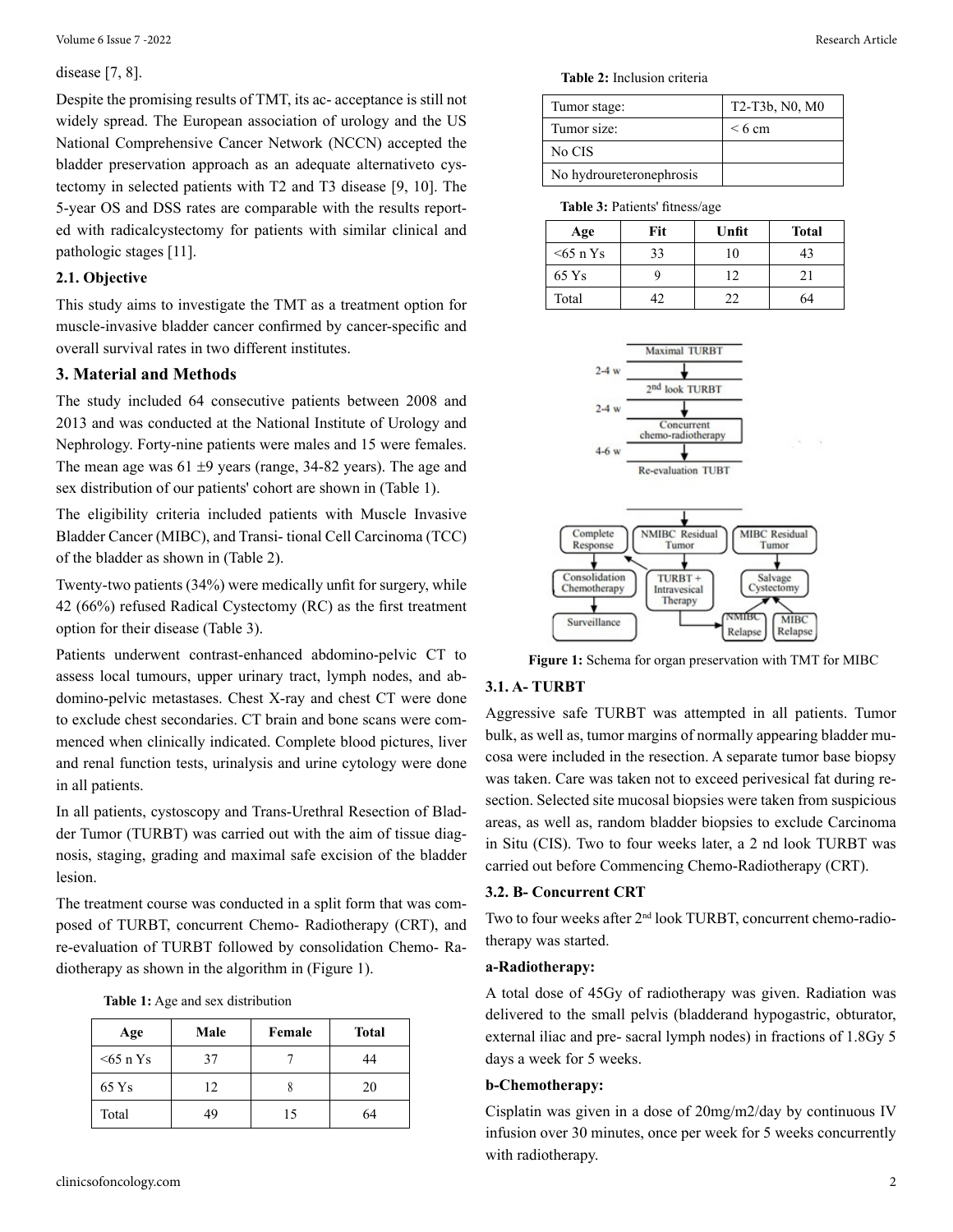After completion of the concurrent CRT course, patients were evaluated for treatment morbidity and response by complete blood picture, serum creatinine, creatinine clearance, abdomino-pelvic CT, and urine cytology.

#### **3.3. C- Re-evaluation TURBT**

Four to six weeks after completion of the course of concurrent CRT, a re-evaluation cystoscopy was performed. Biopsies were taken from the previous tumor site (by TUR) and another suspicious bladder mucosa. Patients who had a Complete Response (CR), i.e.; negative histopathologic results of biopsies had passed the course of consolidation chemo-radiotherapy. Patients with NMIBC recurrence were given a complete course on intra-vesical therapy. Then after, they completed the course of TMT with strict follow-up. Others who had recurrence with MIBC were subjected to salvage cystectomy (Figure 1).

#### **3.4. Consolidation CRT**

Patients with CR were subjected to a course of consolidation chemo-radiotherapy.

a- Radiotherapy:

A total dose of 18Gy (1.8Gy/fraction for 5 days a week for two weeks) was given.

b- Chemotherapy:

The course consisted of:

- Cisplatin in a dose of 20mg/m 2/day once per week for 2 weeks.

- Gemcitabine, 1 5-3 0mg/m 2/day in 5 0- 1 00ml saline, 2-6h before radiation twice a week for 2 weeks. Escalation was considered by 5mg/m2/day according to maximal tolerated dos (MTD).

#### **3.5. D- Surveillance:**

In the first year, follow-up was carried out every 3 months with abdominal and pelvic CT, urine cytology and rigid cystoscopy. These procedures were also carried out every 6 months for the next 2 years and every year for the following 3 years. A bladder biopsy was performed from the site of the previous resection and any recurrent tumoror suspicious areas. After 3 years, in patients with a negative evaluation, the biopsy was omitted if no worrisome endoscopic findings were present.

Clinically, Complete Response (CR) is considered if no tumor or suspicious lesions were detected by CT or cystoscopy and both tumor site biopsy and urine cytology were negative. The median follow up to the time of analysis for all surviving patients was about 4 years.

#### **3.6. Statically Analysis**

Actuarial survival curves using the Kaplan- Meier method. Survival intervals were calculated from 4-6 w the day of the first TURBT to the time of death or the last follow-up examination. All statistical comparisons were performed using two-tailed tests.

#### **4. Results**

Of the sixty-four eligible patients, 60 completed the study (48 males and 12 females). Four patients withdrew during concurrent CRT and were excluded from the study.

Tumor stage and grade of the 60 evaluable patients are shown in (Table 4).

In patients with stage T3 (21), eighteen were having T3a (free CT, microscopic invasion of perivesical fat and free tumor base biopsy) and only 3 had T3b (extravesical mass on CT and no free tumor base on staging TURBT).

Mean and median follow-up periods were 45 (range 28-68mo) and 50mo respectively. Survival intervals were calculated from the day of the first TURBT to the time of death or the last follow-up examination. Of the 60 patients who completed the study, 1/3 of them (20) underwent Radical Cystectomy (RC) due to tumor recurrence (16 were diagnosed on re-evaluating TURBT as MIBC). Ten

patients had NMIBC recurrence on follow-up cystoscopies. Six had intra-vesical therapy and completed the study with no recurrence and 4 were converted to RC as they developed tumor relapse (one MIBC and 3, NMIBC) (Table 5).

Five years of overall survival (OS) and disease- specific survival (DSS) were 57% and 61% respectively (Table 6).

OS and DSS in relation to age, surgical fitness, sex and tumor stage are shown in (Table 7).

No significant differences were noted in regard age, sex or surgical fitness groups. The only significance was recorded in tumor stage  $(p<0.05)$ .

Pelvic lymph node disease progression was recorded in 8 cases (4 in RC cases). In the 4 patients who completed the TMT course, one was directed to RC and the other 3 cases were followed for 4 years with no signs of local or distant progression.

Distant metastases were recorded in 6 patients (4 in RC cases and 2 who continued TMT). All were T3, and G3 cases and were transferred to systemic chemotherapy.

**Table 4:** Tumor stage and grade

|                | G <sub>2</sub> | G <sub>3</sub> | <b>Total</b>    |
|----------------|----------------|----------------|-----------------|
| T <sub>2</sub> | 14             | 25             | 39              |
| T <sub>3</sub> |                | 18             | $\mathcal{D}$ 1 |
| Total          | $\mathbf{r}$   | 43             | 60              |

**Table 5:** Distribution of T2 & T3 for TMT/RC.

|                | c TMT* | RC | <b>Total</b> |
|----------------|--------|----|--------------|
| T <sub>2</sub> | 27     | 12 | 39           |
| T <sub>3</sub> | 13     |    |              |
| Total          | 40     | 20 |              |

\*Continue TMT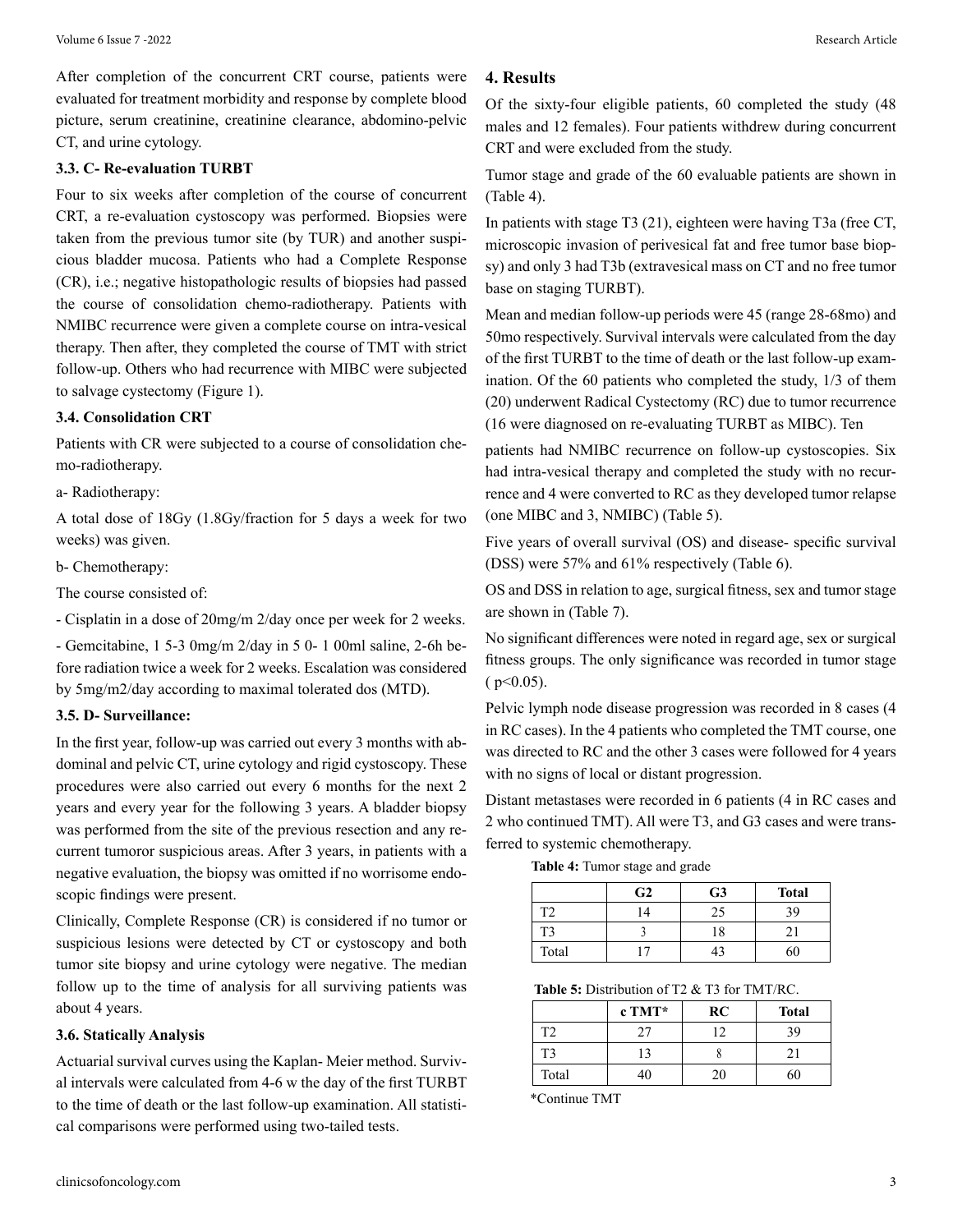|                | $c$ TMT* |               | RC    |               | <b>Total</b> |               |
|----------------|----------|---------------|-------|---------------|--------------|---------------|
|                | $n^*$    | $\frac{0}{0}$ | $n^*$ | $\frac{0}{0}$ | $n^*$        | $\frac{0}{0}$ |
| T <sub>2</sub> | 18       | 67            | O     | 50            | 24           | 62            |
| T <sub>3</sub> |          | 54            |       | 38            | 10           | 48            |
| Total          | 25       | 63            | 9     | 45            | 34           | 57            |

\*Continue TMT, n: Number

**Table 7:** Survival outcome of TMT according to patients and tumor characteristics

|                | n  | <b>OS</b> | <b>DSS</b> |
|----------------|----|-----------|------------|
| Age:           |    |           |            |
| < 65           | 41 | 55%       | 65%        |
| 65             | 19 | 51%       | 59%        |
| Fitness:       |    |           |            |
| Fit            | 40 | 56%       | 63%        |
| Unfit          | 20 | 53%       | 56%        |
| Sex:           |    |           |            |
| F              | 12 | 59%       | 60%        |
| M              | 48 | 52%       | 64%        |
| Stage:         |    |           |            |
| T <sub>2</sub> | 39 | 62%       | 71%        |
| T <sub>3</sub> | 21 | 48%       | 53%        |

#### **5. Discussion**

The standard of care for transitional-cell muscle- invasive bladder cancer (MIBC) is Radical Cystectomy (RC) with bilateral pelvic lymph node dis- section (PLND). All modalities of treatment have to be compared with this for assessing efficacy, survival and quality of life. Bladder preservation schemes were initially developed as a palliative alternative for patients who were not amenable to radical cystectomy or refused this surgery [12]. Adequate local control cannot be achieved with Transurethral Resection of the Bladder Tumor (TURBT), chemotherapy or radiotherapy when used alone [13]. Several groups have reported the value of combining all three modalities (Tri- Modality Therapy, TMT), with salvage cystectomy being reserved for patients with an incomplete re-response or local relapse. Cumulative experience has gradually refined the procedures and patient selection and today it may be stated that the bladder can be preserved in selected patients without compromising survival rates [14]. Hence, TMT, with maximal TURBT, radiation therapy, and concurrent chemotherapy has been tried, and this has shown to produce 5 and 10-year overall survival rates comparable to radical cystectomy [15].

The best candidates for TMT are those with solitary tumor, small size  $(\leq 5 \text{ cm})$ , early-stage  $(T2 - T3 \text{ disease})$ , without surrounding Carcinoma in Situ (CIS), a complete TURBT, a normal renal function and without hydronephrosis, pelvic lymph node or distant metastases [16, 17]. In the current study, patients with almost the same criteria were included.

Although bladder preservation strategies have often been perceived to result in inferior cancer- related outcomes as compared with radical cystectomy, a randomized trial to support this conclusion does not exist [17]. This therapy is generally well tolerated and has been shown to produce survival rates comparable to those of radical cystectomy in indirect comparisons with large surgical series [18] (Figure 2).



**Figure 2:** Rates of OS & DSS according to clinical tumor stage

The gold standard treatment for MIBC is radical cystectomy with pelvic lymph node dissection [15]. Nevertheless, as a result of the presence of micro metastasis, only 50% of patients (35-75%) are cured by cystectomy [19, 20].

Tri-modality treatment had shown to produce 5-year and 10-year overall survival (OS) rates comparable to those of radical cystectomy. Currently, 5-year OS rates range from 50 to 67% with this approach and 75% of surviving patients pre-serve their bladder [15-17]. The current data suggest that this TMT provides high response rates and can be offered as an alternative option to radical cystectomy in selected patients without deferring survival probability [21].

The current study demonstrated that 5 years OS and DSS were 57% and 61% respectively. Seventy-four per cent of surviving patients preserved their bladders.

Multivariate analysis demonstrated that the Pathological stage, nodal involvement, positive surgical margins, patient's age at surgery, and loss of histologic differentiation were predictive of poor cancer-specific survival in RC series. CIS was found not to have a negative influence on cancer-specific survival [22, 23]. Five years OS rates were 60% and 33% for T2 and T3 respectively whereas, DSS were 69% and 37% [15, 29].

Among patients undergoing TMT, 5 and 10 yr OS rates were 52% and 35%, (T2: 61% and 43%, T3-4 : 41% and 27%) respectively. Only 22% required cystectomy. TMT achieves preservation of the native bladder in more than 70% of patients while offering longterm survival rates comparable to contemporary cystectomy series [6].

In our study, 5 years OS for T2 and T3 were 62% and 48% respectively. Five years of DSS were71% and 53% for T2 and T3 respectively and were comparable to the results recorded in the literature. RC was performed in 1/3 of patients.

Age, sex and surgical fitness were not predictive factors affecting the outcome of TMT [25]. This was also noted in our study.

Early and late morbidity after radical cystectomy-can be problematic. Even the construction of a neo-bladder can-not be a substitute for a person's original bladder and is also associated with both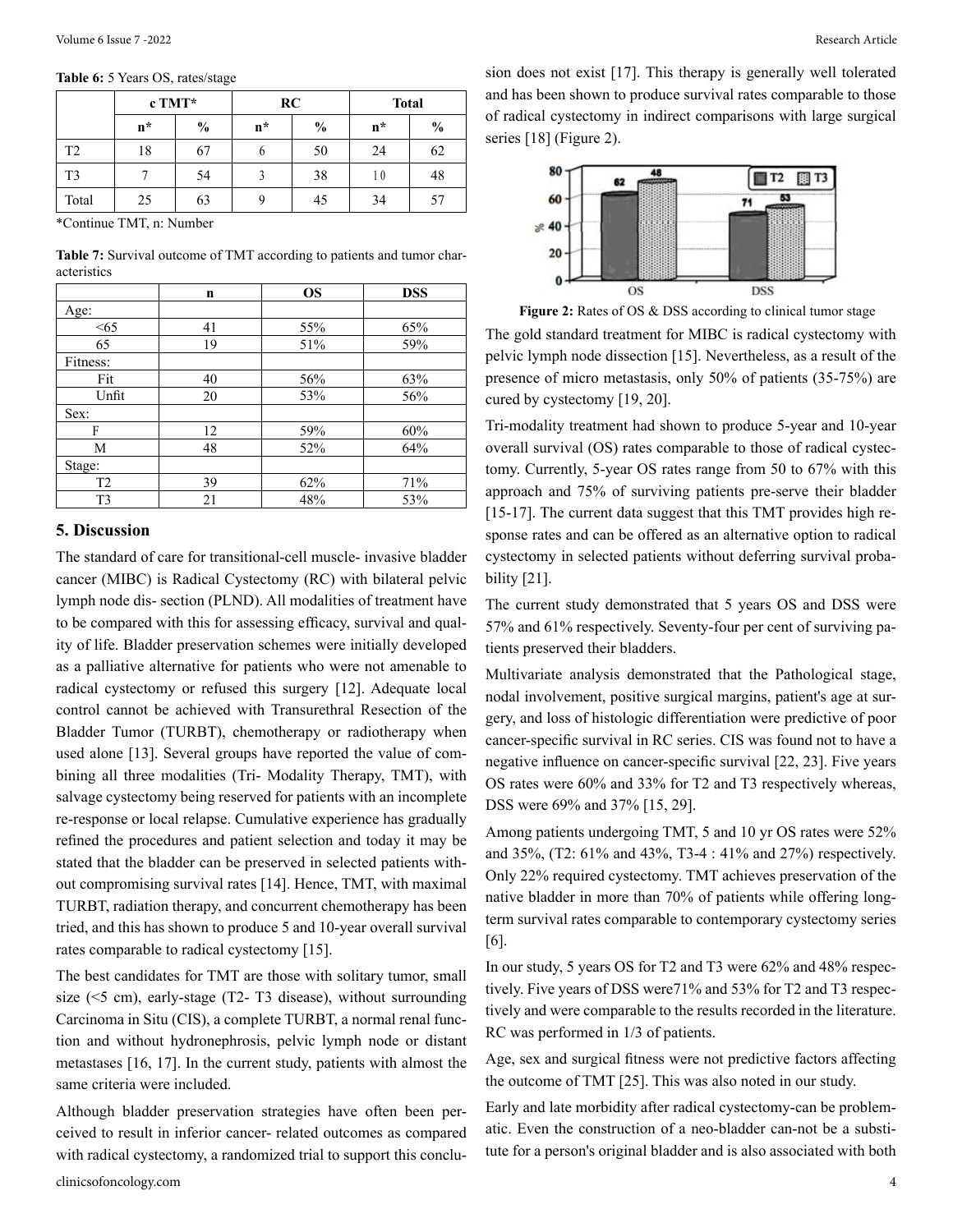acute and long term metabolic, neuro-mechanical and sexual complications [26].

Majority of patients with MIBC present above the age of 60 years. Naturally, it follows that medical comorbidities are frequent compounding problems in the management of bladder cancer [27]. TMT with a bladder preservation strategy is attractive for older patients with bladder cancer whose co-morbidities may place them at greater risk for short- and long-term complications related to surgery [17].

In TMT and selective bladder preservation, efforts should be exerted to identify factors that may predict treatment response, risk of relapse, and survival [25]. When undergoing trimodal management, the extent of TUR correlates with outcome [28, 29]. Five and 10 years OS rates of 57% and 39% were recorded for patients with a visibly complete TUR respectively, while these rates were 43% and 29% in patients with visibly incomplete TUR. Additionally, the rates of RC for visibly complete and incomplete TUR were 22 and 42%respectively [8]. In our study, only 3 patients had in complete TURBT (T3b).

Superficial recurrence was noted in 26% of patients treated with TMT [30]. No significant difference in 5-year survival between those with superficial recurrence and those that remained free of disease.

In our study, recurrence with NMIBC was experienced in 10 patients (17%). Four of them were subjected to RC (1 had MIBC relapse and 3 had NMIBC relapse after intravesical therapy). The other 6 patients continued TMT with no recurrence.

TMT still run the risk of failure and subsequent need for salvage RC. Rates of progression to salvage RC vary between studies and have been described as about one-third of patients [31]. In our study, MIBC relapses were noted in 17 patients (28%) who were subjected to RC.

Among patients showing CR, 10-yr rates of pelvic lymph nodes and distant recurrences were 11%, and 32%, respectively [6, 25].

In the current study, pelvic lymph node disease progression was recorded in (13%) of 8 cases (4 in RC cases). In the 4 patients who completed the TMT course, one was directed to RC (local relapse) and the other 3 cases were followed for 3 years with no signs of local or distant progression. Distant metastases were recorded in 6 cases (10%) (4 in RC cases and 2 who continued TMT). All were transferred to systemic chemotherapy.

clinicsofoncology.com 5 Good responders with intact bladders have to be followed closely by cystoscopy and CT or Magnetic Resonance Imaging (MRI) surveillance, with prompt salvage RC in cases of invasive recurrence. The author also recommended systematic tumor-site rebiopsy (routine resection rather than a cold cup biopsy of the tumor scar) and bimanual examination under general an aesthesia at the first assessment following TMT. Subsequent 2-3 cystoscopic evaluations over the next 9-12mo may include routine cold-cup biopsies.

Nevertheless, no recommendation can be made concerning the follow-up interval after the initial assessment. Voided urine cytology is obtained before each evaluation. In addition to the bladder, it is recommended that the urologist perform risk-adapted surveillance for distant metastasis and the upper tract [9]. In our study, a similar surveillance protocol was followed.

Sophisticated techniques for urinary diversion after RC have been developed to improve patients' quality of life. Even the construction of a neo-bladder with continent urinary diversion, however, cannot substitute for the patient's original bladder [32]. One of the frequent arguments against the tri- modality approach is the lack of prospective QOL data. Recently, the Study Group on Genito-Urinary Tumors provided results of a prospective evaluation both by investigators and patients on t h e quality of life for bladder preservation. This study reported 67% with good quality bladder function and 79% of preserved sexual function [2, 26, 33]. Urody-namic study in preserved bladder showed good bladder function (75%) after TMT [34].

#### **6. Conclusion**

Recent data appear to indicate that bladder preservation strategies with tri-modality approaches in bladder cancer have come of age and should be considered as an alternative first-line treatment to radical surgery in the selected group of patients with MIBC.

Proper patient selection, patient education regarding realistic goals in bladder preservation and multidisciplinary coordination and cooperation are all vital in producing the best possible outcome and survival of TMT.

Majority of patients with MIBC present above the age of 60 years. TMT with bladder preservation strategy is attractive for those older patients with bladder cancer whose co-morbidities may place them at greater risk for complications related to surgery.

The close collaboration of urologists, radiation oncologists and medical oncologists is of paramount importance in succeeding in bladder preservation.

Future investigations will focus on optimizing radiation techniques, more effective systemic therapy, molecular markers, targeted biological agents and translational research to identify molecular predictors of chemo-radiation.

#### **References**

- 1. [Gakis G, Efstathiou J, Lerner SP, et al. ICUD- EAU International](https://pubmed.ncbi.nlm.nih.gov/22917985/) [Consultation on Bladder Cancer 2012: radical cystectomy and blad](https://pubmed.ncbi.nlm.nih.gov/22917985/)[der preservation for muscle- invasive urothelial carcinoma of the](https://pubmed.ncbi.nlm.nih.gov/22917985/) [bladder. Eur. Urol. 2013; 63: 45-57.](https://pubmed.ncbi.nlm.nih.gov/22917985/)
- 2. [Shipley WU, Kaufman DS, Zehr E, Heney NM, Lane SC, Thakral](https://pubmed.ncbi.nlm.nih.gov/12100923/) [HK, et al. Selective bladder preservation by combined modality pro](https://pubmed.ncbi.nlm.nih.gov/12100923/)[tocol treatment: longterm outcomes of 190 patients with invasive](https://pubmed.ncbi.nlm.nih.gov/12100923/) [bladder cancer. Urology. 2002; 60: 62-8.](https://pubmed.ncbi.nlm.nih.gov/12100923/)
- 3. [Aluwini S, Van Rooij PH, Kirkels WJ, et al. Bladder function pres-](https://pubmed.ncbi.nlm.nih.gov/24411629/)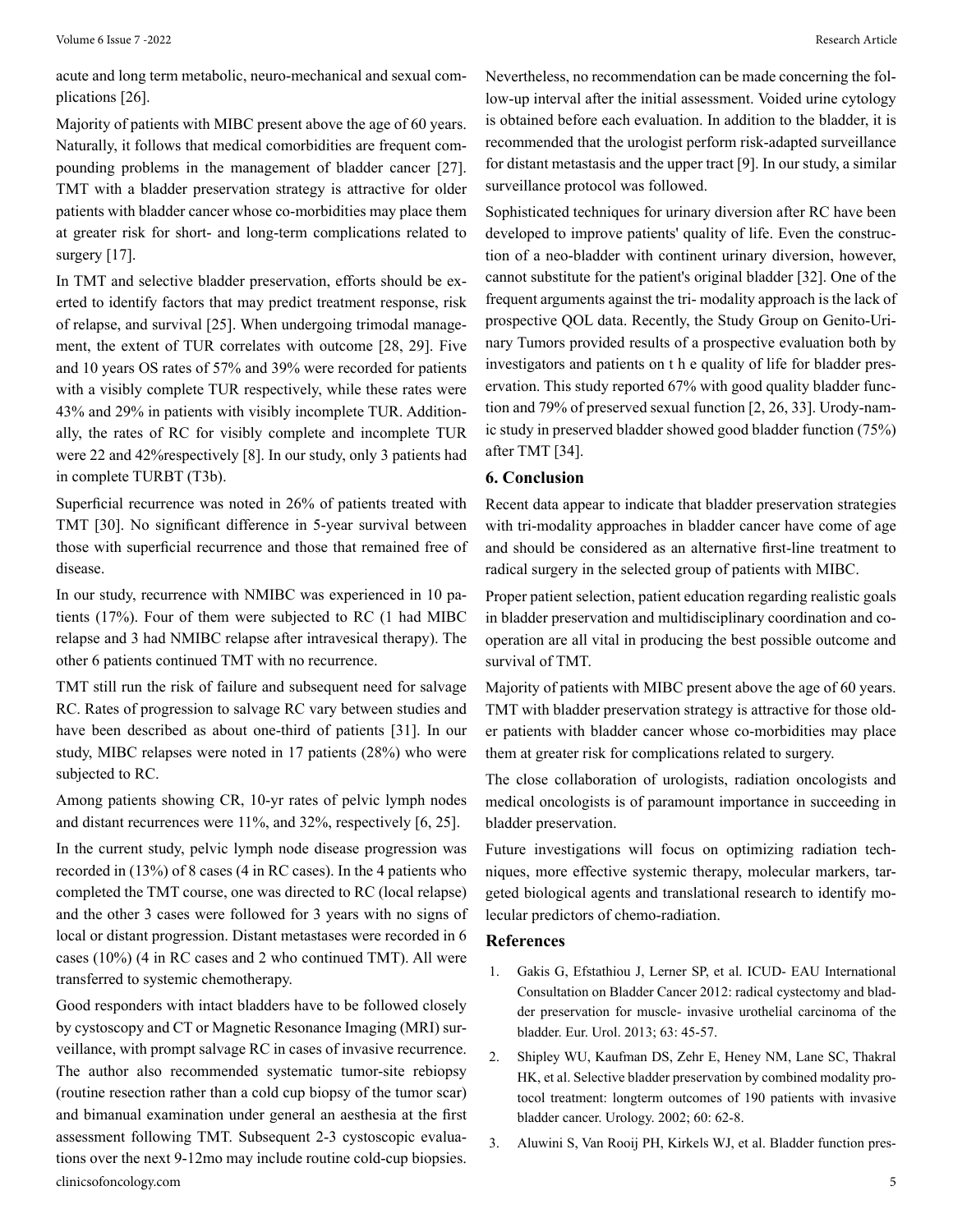[ervation with brachytherapy, external beam radiation therapy, and](https://pubmed.ncbi.nlm.nih.gov/24411629/) [limited surgery in bladder cancer patients: Long-term results. Int. J.](https://pubmed.ncbi.nlm.nih.gov/24411629/) [Radiat. Oncol. Biol. Phys. 2014; 88: 611-17.](https://pubmed.ncbi.nlm.nih.gov/24411629/)

- 4. [Shabsigh A, Korets R, Vora KC, et al. Defining early morbidity of](https://pubmed.ncbi.nlm.nih.gov/18675501/)  [radical cystectomy for patients with bladder cancer using a stan](https://pubmed.ncbi.nlm.nih.gov/18675501/)[dardized reporting methodology. Eur. Urol. 2009; 55: 164-76.](https://pubmed.ncbi.nlm.nih.gov/18675501/)
- 5. [Kim HL, Stenbery GD. Complication of cys- tectomy in patients](https://pubmed.ncbi.nlm.nih.gov/11597538/) [with a history of pelvic irradiation. Urology. 2001; 58: 557-60.](https://pubmed.ncbi.nlm.nih.gov/11597538/)
- 6. [Efstathiou JA, Spiegel DY, Shipley WU, Heney NM, Kaufman DS,](https://pubmed.ncbi.nlm.nih.gov/22101114/)  [Zietman AL, et al. Long-Term Outcomes of Selective Bladder Pres](https://pubmed.ncbi.nlm.nih.gov/22101114/)[ervation by Combined-Modality Therapy for Invasive Bladder Can](https://pubmed.ncbi.nlm.nih.gov/22101114/)[cer: The MGH Experience. Eur. Urol. 2009; 55: 177-86.](https://pubmed.ncbi.nlm.nih.gov/22101114/)
- 7. [Tester W, Porter A, Asbell S, et al. Combined modality program](https://pubmed.ncbi.nlm.nih.gov/8478228/) [with possible organ preservation for invasive bladder carcinoma:](https://pubmed.ncbi.nlm.nih.gov/8478228/) [Results of RTOG protocol 85-12. Int. J. Radiat. Oncol. Biol. Phys.](https://pubmed.ncbi.nlm.nih.gov/8478228/) [1993; 25: 783-90.](https://pubmed.ncbi.nlm.nih.gov/8478228/)
- 8. [Zachary LS, John PC, Stephen MK, Malko-Wicz SB, Guzzo TJ.](https://pubmed.ncbi.nlm.nih.gov/23356411/)  [Bladder preservation in the treatment of muscle-invasive bladder](https://pubmed.ncbi.nlm.nih.gov/23356411/) [cancer \(MIBC\): A review of the literature and a practical approach](https://pubmed.ncbi.nlm.nih.gov/23356411/) [to therapy. BJUI. 2013; 112: 13-25.](https://pubmed.ncbi.nlm.nih.gov/23356411/)
- 9. [Ploussard G, Daneshmand S, Efstathiou JA, et al. Critical analysis](https://pubmed.ncbi.nlm.nih.gov/24613684/)  [of bladder sparing with trimodal therapy in muscle-invasive bladder](https://pubmed.ncbi.nlm.nih.gov/24613684/) [cancer: A systematic review. Eur. Urol. 2014; 66: 120-137.](https://pubmed.ncbi.nlm.nih.gov/24613684/)
- 10. NCCN Guidelines, National Comprehensive Cancer Network: Bladder cancer. 2015.
- 11. [Rödel C, Grabenbauer GG, Kühn R, et al. Combined modality treat](https://pubmed.ncbi.nlm.nih.gov/12118019/)[ment and selective organ preser- vation in invasive bladder cancer:](https://pubmed.ncbi.nlm.nih.gov/12118019/)  [Long-term results. J. Clin. Oncol. 2002; 20: 3061-71.](https://pubmed.ncbi.nlm.nih.gov/12118019/)
- 12. [Rödel C, Weiss C, Sauer R. Trimodality treatment and selective or](https://pubmed.ncbi.nlm.nih.gov/17158539/)[gan preservation for bladder cancer. J. Clin. Onco. 2006; 24: 5536-](https://pubmed.ncbi.nlm.nih.gov/17158539/) [44.](https://pubmed.ncbi.nlm.nih.gov/17158539/)
- 13. [James ND, Hussain SA, Hall E, et al. Radio-therapy with or without](https://pubmed.ncbi.nlm.nih.gov/22512481/) [chemotherapy in muscle-invasive bladder cancer. N. Engl. J. Med.](https://pubmed.ncbi.nlm.nih.gov/22512481/) [2012; 366: 1477-88.](https://pubmed.ncbi.nlm.nih.gov/22512481/)
- 14. [Mayans AR, Costa DR, Bergera JZ, Zuazu JR, Abad JB, Eizaguirre](https://pubmed.ncbi.nlm.nih.gov/20843454/) [ET, et al. Response and progression-free survival in T2 to T4 blad](https://pubmed.ncbi.nlm.nih.gov/20843454/)[der tumors treated with trimodality therapy with bladder preserva](https://pubmed.ncbi.nlm.nih.gov/20843454/)[tion. Actas. Urol. Esp. 2010; 34: 775-80.](https://pubmed.ncbi.nlm.nih.gov/20843454/)
- 15. [Beena K, Nambiar VR, Dinesh M. Trimodality treatment in Muscle](https://pubmed.ncbi.nlm.nih.gov/34286164/)  [Invasive Bladder Cancer- What is the current status? Amrita J. Med.](https://pubmed.ncbi.nlm.nih.gov/34286164/) [2013; 9: 14-21.](https://pubmed.ncbi.nlm.nih.gov/34286164/)
- 16. [Khosravi-Shahi P, Cabezón-Gutiérrez SL. Selective organ preser](https://pubmed.ncbi.nlm.nih.gov/22088598/)[vation in muscle-invasive bladder cancer: Review of the literature.](https://pubmed.ncbi.nlm.nih.gov/22088598/) [Surg. Oncol. 2012; 21: 17-22.](https://pubmed.ncbi.nlm.nih.gov/22088598/)
- 17. [Balar A, Bajorin DF, Milowsky MI. Management of invasive blad](https://pubmed.ncbi.nlm.nih.gov/21904567/)[der cancer in patients who are not candidates for or decline cystec](https://pubmed.ncbi.nlm.nih.gov/21904567/)[tomy. Ther. Adv. Urol. 2011; 3: 107-17.](https://pubmed.ncbi.nlm.nih.gov/21904567/)
- 18. [Kaufman DS, Winter KA, Shipley WU. The initial results in mus](https://pubmed.ncbi.nlm.nih.gov/11110598/)[cle-invading bladder cancer of RTOG 95-06: Phase I/ II trial of](https://pubmed.ncbi.nlm.nih.gov/11110598/) [transurethral surgery plus radiation therapy with concurrent cispla](https://pubmed.ncbi.nlm.nih.gov/11110598/)[tin and 5- fluorouracil followed by selective bladder preservation or](https://pubmed.ncbi.nlm.nih.gov/11110598/)

[cystectomy depending on the initial response. Oncol- ogist. 2000;](https://pubmed.ncbi.nlm.nih.gov/11110598/) [5: 471-76.](https://pubmed.ncbi.nlm.nih.gov/11110598/)

- 19. [Raghavan D, Shipley WU, Garnick MB, et al. Biology and manage](https://pubmed.ncbi.nlm.nih.gov/2181313/)[ment of bladder cancer. N Engl J Med. 1990; 322: 1129-38.](https://pubmed.ncbi.nlm.nih.gov/2181313/)
- 20. [Maarouf AM, Khalil SA, Salem E, Eladl M, Nawar N, Zaiton F.](https://pubmed.ncbi.nlm.nih.gov/20825396/) [Bladder preservation multimodality therapy as an alternative to rad](https://pubmed.ncbi.nlm.nih.gov/20825396/)[ical cystec- tomy for treatment of muscle invasive bladder cancer.](https://pubmed.ncbi.nlm.nih.gov/20825396/)  [BJUI. 2013; 107: 1605-10.](https://pubmed.ncbi.nlm.nih.gov/20825396/)
- 21. [Danesi DT, Arcangeli G, Cruciani E, Al- Tavista P, Mecozzi A,](https://pubmed.ncbi.nlm.nih.gov/15481058/)  [Saracino B, Ore-Fici F. Treatment of Invasive Bladder Carcinoma](https://pubmed.ncbi.nlm.nih.gov/15481058/) [by Transurethral Resection, Protracted Intravenous Infusion Chemo](https://pubmed.ncbi.nlm.nih.gov/15481058/)[therapy, and Hyperfractionated Radiotherapy: Long-Term Results.](https://pubmed.ncbi.nlm.nih.gov/15481058/) [Cancer. 2004; 101: 2540-8.](https://pubmed.ncbi.nlm.nih.gov/15481058/)
- 22. [Frazier HA, Robertson JE, Dodge RK, Paulson DF. The value of](https://pubmed.ncbi.nlm.nih.gov/8508365/) [pathologic factors in pre- dicting cancer-specific survival among pa](https://pubmed.ncbi.nlm.nih.gov/8508365/)[tients treated with radical cystectomy for transitional cell carcinoma](https://pubmed.ncbi.nlm.nih.gov/8508365/) [of the bladder and prostate. Cancer. 1993; 71: 3993-4001.](https://pubmed.ncbi.nlm.nih.gov/8508365/)
- 23. [Stein JP, Lieskovsky G, Cote R, Groshen S, Feng AC, Boyd S, et](https://pubmed.ncbi.nlm.nih.gov/11157016/) [al. Radical cystectomy in the treatment of invasive bladder cancer:](https://pubmed.ncbi.nlm.nih.gov/11157016/) [Long-term results in 1,054 patients. J. Clin. Oncol. 2001; 19: 666-75.](https://pubmed.ncbi.nlm.nih.gov/11157016/)
- 24. [Ghoneim MA, El-Mekresh MM, El-Baz MA, El-Attar IA, Ashamal](https://pubmed.ncbi.nlm.nih.gov/9224310/)[lah A. Radical cys- tectomy for carcinoma of the bladder: Critical](https://pubmed.ncbi.nlm.nih.gov/9224310/) [evaluation of the results in 1,026 cases. J. Urol. 1997; 158: 393-9.](https://pubmed.ncbi.nlm.nih.gov/9224310/)
- 25. [Wright JL, Lin DW, Porter MP. The asso-ciation between extent of](https://pubmed.ncbi.nlm.nih.gov/18383515/) [lymphadenectomy and survival among patients with lymph node](https://pubmed.ncbi.nlm.nih.gov/18383515/) [metastases undergoing radical cystectomy. Cancer. 2008; 112: 2401-](https://pubmed.ncbi.nlm.nih.gov/18383515/) [08.](https://pubmed.ncbi.nlm.nih.gov/18383515/)
- 26. [Henningsohn L, Wijkstrom H, Dickman PW, et al. Distressful symp](https://pubmed.ncbi.nlm.nih.gov/11937249/)[toms after radical radiotherapy for urinary bladder cancer. Radio](https://pubmed.ncbi.nlm.nih.gov/11937249/)[therapy Oncol. 2002; 62: 215-25.](https://pubmed.ncbi.nlm.nih.gov/11937249/)
- 27. [Figueroa AJ, Stein JP, Dickinson M, Skinner EC, Thangathurai D,](https://pubmed.ncbi.nlm.nih.gov/9655304/)  [Mikhail MS, et al. Radical cystectomy for elderly patients with blad](https://pubmed.ncbi.nlm.nih.gov/9655304/)[der carcinoma: an updated experience with 404 patients. Cancer. 83:](https://pubmed.ncbi.nlm.nih.gov/9655304/) [141- 7, 1998.](https://pubmed.ncbi.nlm.nih.gov/9655304/)
- 28. [Choueiri TK, Raghavan D. Chemotherapy for muscle-invasive blad](https://pubmed.ncbi.nlm.nih.gov/18577983/)[der cancer treated with definitive radiotherapy: Persisting uncertain](https://pubmed.ncbi.nlm.nih.gov/18577983/)[ties. Nat. Clin. Pract Oncol. 2008; 5: 444-54.](https://pubmed.ncbi.nlm.nih.gov/18577983/)
- 29. [Efstathiou JA, Spiegel DY, Shipley WU, et al. Long-term outcomes](https://pubmed.ncbi.nlm.nih.gov/22101114/) [of selective bladder preservation by combined-modality therapy for](https://pubmed.ncbi.nlm.nih.gov/22101114/) [invasive bladder cancer: The MGH experience. Eur. Urol. 2012; 61:](https://pubmed.ncbi.nlm.nih.gov/22101114/) [705-11.](https://pubmed.ncbi.nlm.nih.gov/22101114/)
- 30. [Zietman AL, Grocela J, Zehr E, et al. Selective bladder conservation](https://pubmed.ncbi.nlm.nih.gov/11549485/) [using transurethral resection, chem- otherapy, and radiation: man](https://pubmed.ncbi.nlm.nih.gov/11549485/)[agement and consequences of Ta, T1, and Tis recurrence within the](https://pubmed.ncbi.nlm.nih.gov/11549485/) [retained bladder. Urology. 2001; 58: 380-5.](https://pubmed.ncbi.nlm.nih.gov/11549485/)
- 31. [Rene NJ, Cury FB, Souhami L. Conservative treatment of invasive](https://pubmed.ncbi.nlm.nih.gov/19672423/)  [bladder cancer. Curr. Oncol. 2009; 16: 36-47.](https://pubmed.ncbi.nlm.nih.gov/19672423/)
- 32. [Choudhury A, Swindell R, Logue JP, Elli- Ott PA, Livsey JE, Wise](https://pubmed.ncbi.nlm.nih.gov/21205754/) [M, et al. Phase II study of conformal hypofractionated radiotherapy](https://pubmed.ncbi.nlm.nih.gov/21205754/) [with concur- rent gemcitabine in muscle-invasive bladder cancer. J.](https://pubmed.ncbi.nlm.nih.gov/21205754/) [Clin. Oncol. 2011; 29: 733-8.](https://pubmed.ncbi.nlm.nih.gov/21205754/)